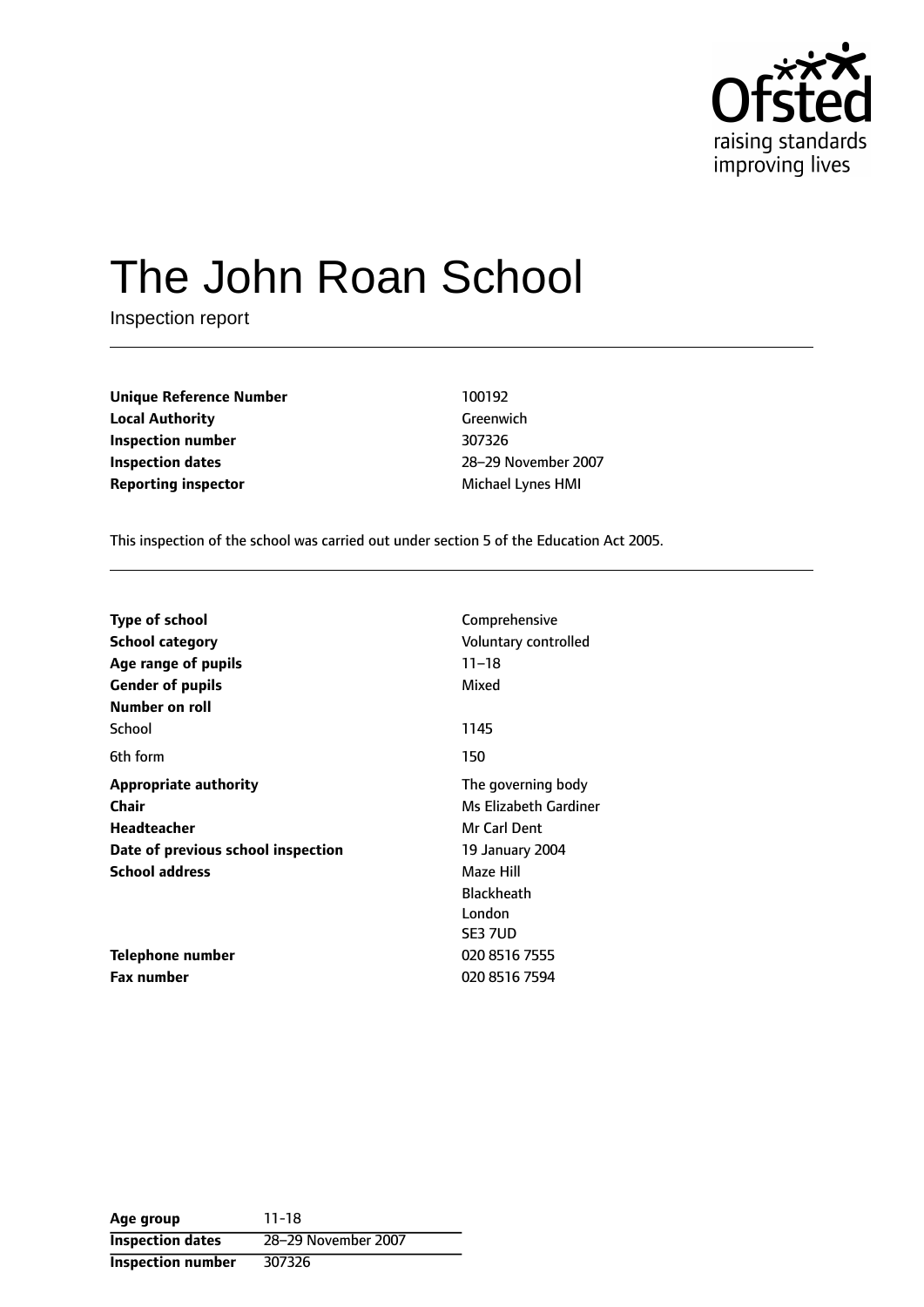.

© Crown copyright 2007

#### Website: www.ofsted.gov.uk

This document may be reproduced in whole or in part for non-commercial educational purposes, provided that the information quoted is reproduced without adaptation and the source and date of publication are stated.

Further copies of this report are obtainable from the school. Under the Education Act 2005, the school must provide a copy of this report free of charge to certain categories of people. A charge not exceeding the full cost of reproduction may be made for any other copies supplied.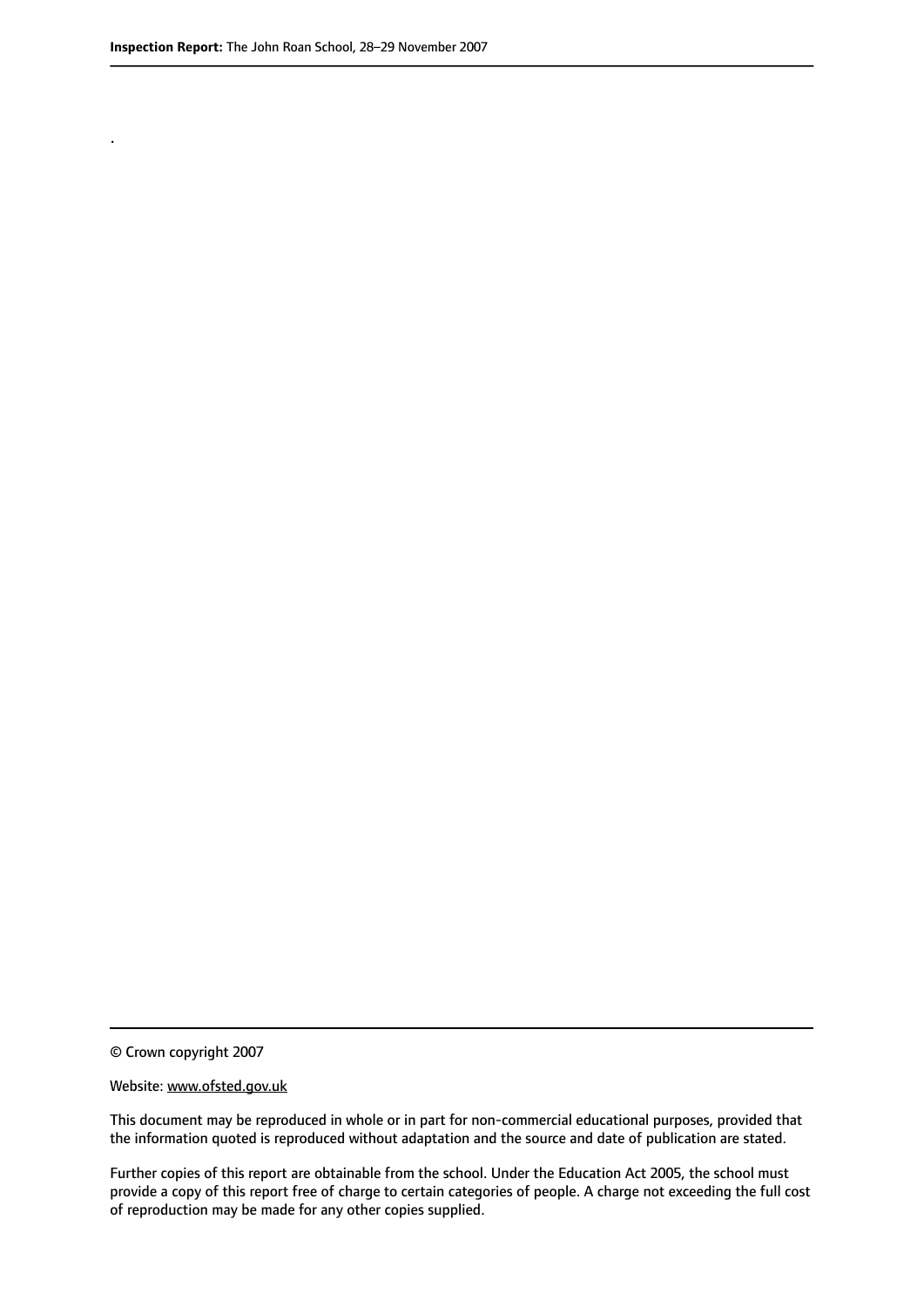## **Introduction**

The inspection was carried out by one of Her Majesty's Inspectors and four Additional Inspectors.

## **Description of the school**

The school is located on two sites surrounded by very affluent housing. However, most students do not come from the immediate locality. They mainly come from communities subject to high levels of social deprivation, for example, more than three times the national percentage are eligible to claim free school meals. There are significantly more boys than girls. About half the students are of White British origin; the remainder are from a wide variety of minority ethnic backgrounds. Very few are at the early stages of learning English. The number of students with learning difficulties and/or disabilities is slightly higher than that found nationally, but the number of students with a statement of educational need is about the national average.

## **Key for inspection grades**

| Grade 1 | Outstanding  |
|---------|--------------|
| Grade 2 | Good         |
| Grade 3 | Satisfactory |
| Grade 4 | Inadequate   |
|         |              |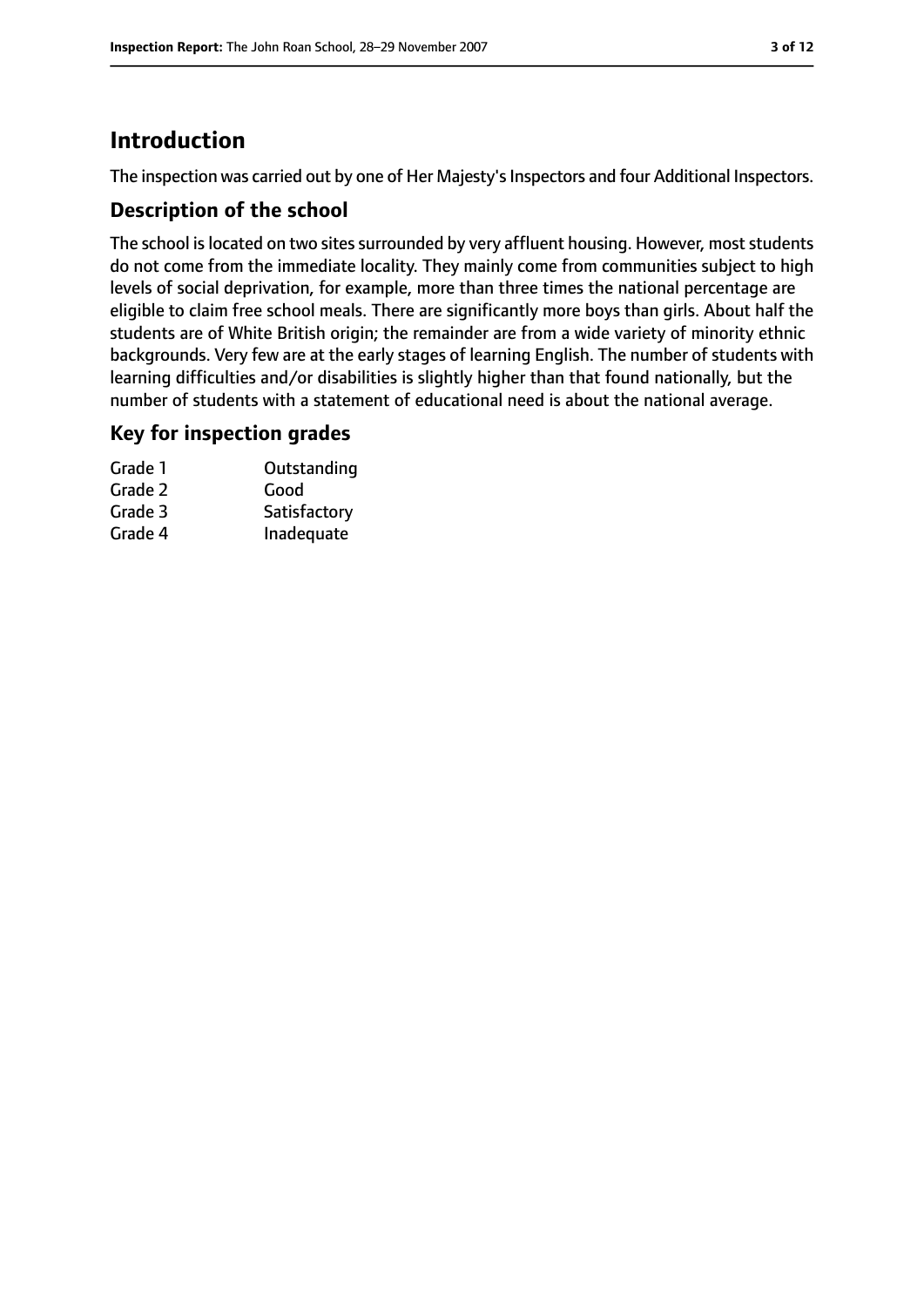# **Overall effectiveness of the school**

#### **Grade: 4**

John Roan has some strengths: standards are beginning to improve as the direct result of intervention by the senior leadership team, the curriculum is developing well, some aspects of care and support are good and attendance is improving, partly as a result of good support from the local authority. However, behaviour is inadequate, as is the quality of too much teaching. In accordance with section 13 (3) of the Education Act 2005, Her Majesty's Chief Inspector is of the opinion that this school requires significant improvement, because it is performing significantly less well than in all the circumstances it could reasonably be expected to perform. The school istherefore given a Notice to Improve. Significant improvement isrequired in relation to behaviour, the quality of teaching and learning, and the standard of accommodation at one of the sites.

The headteacher and senior leadership team have worked assiduously in the past year to ensure that examination results in Key Stage 4 have improved. They now track the progress of students well, are able to identify potential underachievement early, and have taken some effective steps to prevent it. However, they have not got to grips with the root cause of that underachievement: too much poor quality teaching as the result of low expectations by some teachers. This is the main cause of much of the poor behaviour seen in classrooms. The deputy headteacher responsible for teaching and learning accurately assesses the strengths and weaknesses across the school. Although some poor teaching has been robustly challenged, it is not done so in a securely consistent way.

The other significant factor that restricts the quality of teaching and learning is the very poor accommodation at one of the sites: classrooms are small, dark, poorly resourced and not conducive to high quality learning. This has been evident at the last two inspections, dating back to 1998. The senior leadership team has managed to reduce class sizes and modified the timetable to ameliorate the impact of this inadequate accommodation. However, students now treat the building with a lack of respect and as a result it is becoming increasingly shabby. It is a matter of the utmost urgency that the governing body and the local authority act in a concerted manner to rectify this.

Inspectors received quite a high number of returns to the parental questionnaire expressing a wide range of views, some of which were supportive of the school. Parents have concerns about communication with the school and the quality of homework. Governors are aware of this and are working with senior leaders to improve the quality of homework. A significant number of parents had serious concerns about the behaviour of students, a view which inspectors share. Although it is difficult to summarise the views of parents one comment islargely representative: 'The school is clearly working hard and with some fine tuning can go on to much better things'.

## **Effectiveness of the sixth form**

#### **Grade: 3**

The sixth form is satisfactory. It is open to all students and the level of ability on entry is below average. Achievement across vocational and academic courses is satisfactory because there is close monitoring of progress and related support. Standards in relation to national expectations are low.

A questionnaire completed this term by students confirms that they think care and support from teachers are generally good. The curriculum is satisfactory, providing students with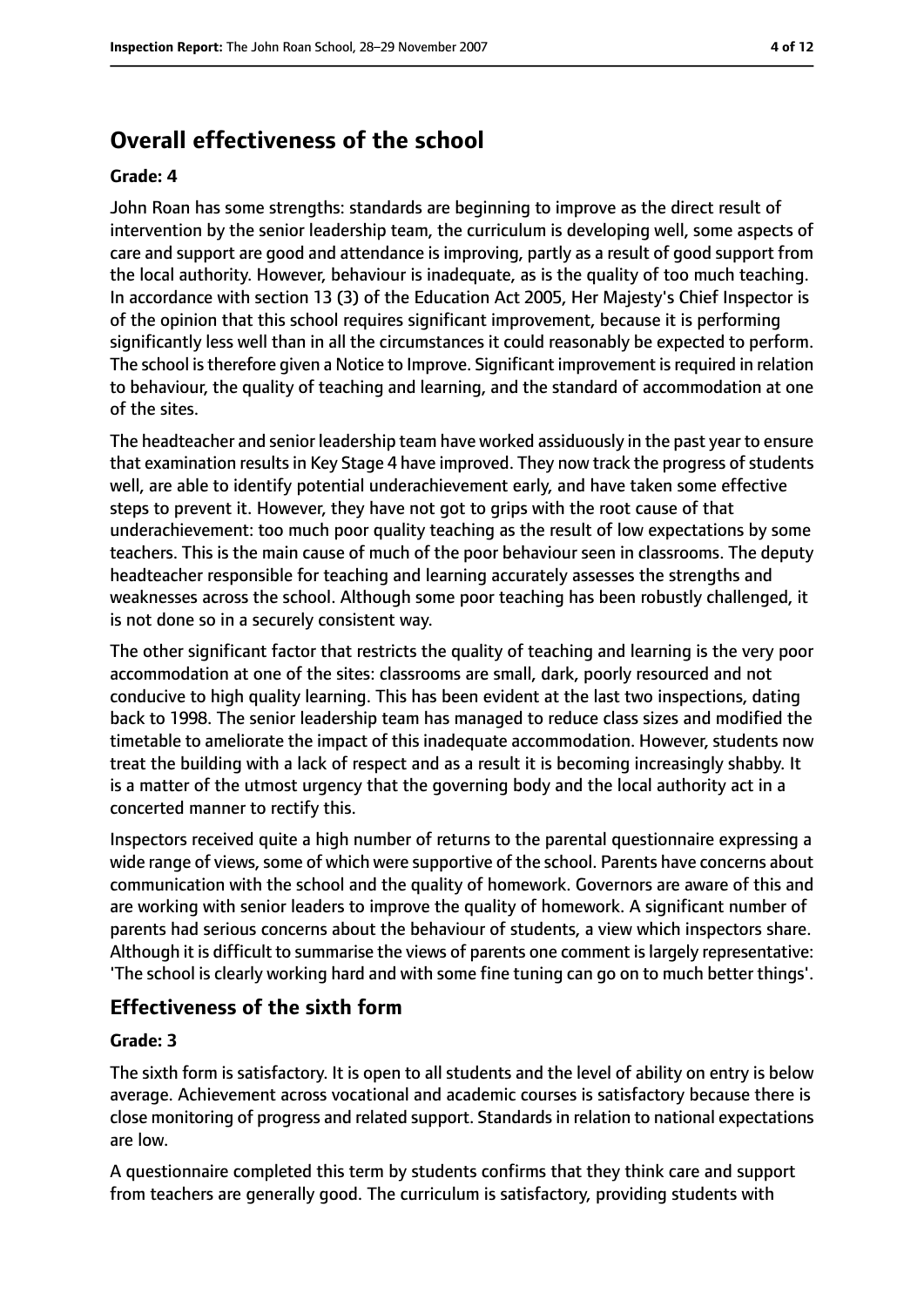flexibility in combining vocational and academic subject courses at different levels. This motivates students to achieve more and remain in the sixth form. Collaboration between local schools extends the range of courses available. There are many subject related clubs, but a lack of recreational activities. Teaching and learning are satisfactory. Better lessons demonstrate strengths in teachers' subject knowledge and brisk questioning, but in some lessons teachers lead too much and students are passive. Students develop personally through taking responsibility, for example, by mentoring younger students. Leadership and management are satisfactory, as the head of sixth form has a good grasp of the strengths and weaknesses of the provision.

### **What the school should do to improve further**

- Raise the standard of behaviour in classrooms, around the school and in transit between the two sites.
- Improve the quality of teaching and learning, particularly in Years 7 to 11.
- Work together with the local authority to improve the standard of accommodation rapidly so that it provides a more conducive climate for learning, and to ensure that a longer-term solution is swiftly reached.

## **Achievement and standards**

#### **Grade: 3**

#### **Grade for sixth form: 3**

Achievement is satisfactory because students make around average progress between Year 7 and Year 11. However, there is too much variation between subjects because of inconsistencies in the quality of the teaching.

In 2007, examination results at the end of Year 11 showed a distinct improvement, although test results at the end of Year 9 were not as high as in the previous year. Standards at both key stages remained below average, reflecting the students' relatively low attainment when they first came to the school.

Students' progress in mathematics has been substantially better than in English for the past three years. Strengths in GCSE results in mathematics, science and art in 2007 were counterbalanced by weaker results in information and communication technology, design and technology and physical education. Challenging targets are set for students in Years 7 to 9 based on their prior attainment and these have mainly been met in national tests. A major factor in the students' improving achievement in Years 10 and 11 is the thorough and helpful 'assertive mentoring' carried out regularly by senior leaders. Staff work closely with underachieving students and those on the GCSE grade C-D boundary in English, mathematics and science. This helps students to achieve higher standards than they would otherwise have attained as a result of the inconsistent teaching they have experienced. There is no significant variation in the achievement of students from a wide range of ethnic backgrounds. The progress of students with learning difficulties and disabilities, those with statements of special education needs, and those for whom English is an additional language, is similar to that of their peers and is dependent upon the highly variable quality of teaching.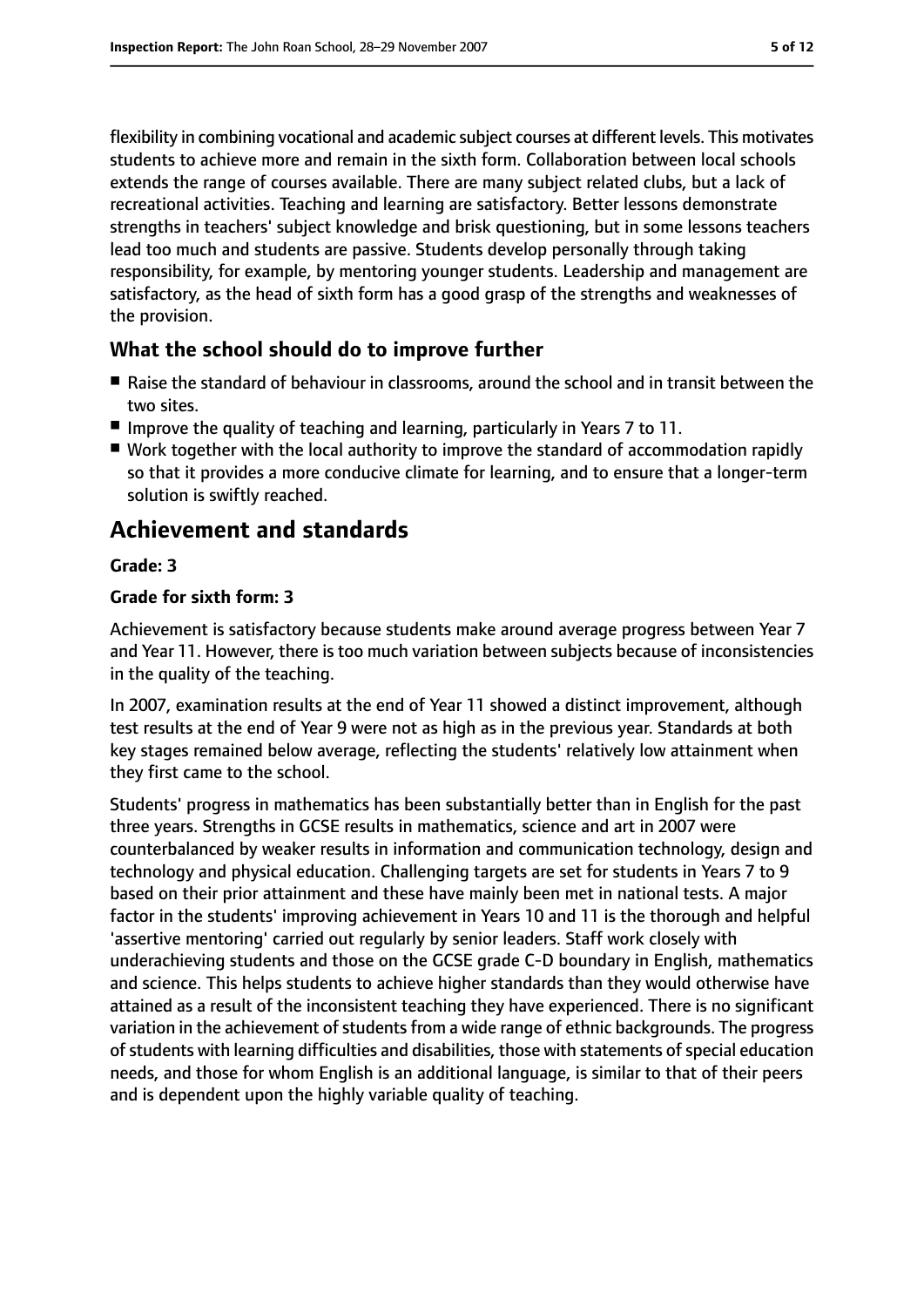## **Personal development and well-being**

#### **Grade: 4**

#### **Grade for sixth form: 3**

The personal development and well-being of students are inadequate because the behaviour of students is not good enough. The spiritual, moral, social and cultural development of students is satisfactory, with some good examples of moral education in lessons. The extent to which students adopt healthy lifestyles is good and the school has a healthy schools award. A large number of students take up the healthy school meals on offer and the curriculum provides above the recommended amount of physical education. Few incidents of smoking and virtually none of drug taking have been recorded in recent years. Students feel safe from bullying in the school and different racial groups mix together well.

The behaviour of students, however, is inadequate. The learning in too many lessons is impeded by low level disruption. Some behaviour in corridors, and when students move between sites, is poor. Punctuality in the morning is satisfactory but too many students are late to lessons. The level of fixed term exclusions, although reducing, is still high. Students enjoy being at school. Attendance is satisfactory and improving, partly as a result of good local authority support. Students make a good contribution to the school and the local community. They receive good preparation for the world of work but progress with important work-related skills is only satisfactory. There is limited provision for small group work and problem solving in lessons.

## **Quality of provision**

#### **Teaching and learning**

#### **Grade: 4**

#### **Grade for sixth form: 3**

Teaching and learning are satisfactory in the sixth form but inadequate overall. In Years 7 to 11 a significant proportion of lessons are characterised by inadequate teaching and students do not learn enough. Lessons often lack pace, and expectations of students are too low. Students of all abilities are not appropriately challenged by interesting work and they are not given enough opportunities to work independently. Often this is because ineffective use is made of information about individual students to plan lessons that have a variety of activities to motivate them. Marking of work is not sufficiently regular or evaluative enough to provide students with clear information about the progress they make and how they could improve their work.

Too often students' lack of full involvement in lessons results in an attitude of passive indifference and they do not learn as well as they could. Where behaviour is not well managed the learning ethos in class deteriorates quickly and this reduces progress further. The better teaching is challenging and interesting so that students want to listen and work well. Some teachers use their good subject knowledge very effectively, especially in skilful questioning which keeps students' full attention. In the sixth form poor behaviour does not disrupt learning and students have more opportunities to work alone, explore and research information with teacher support.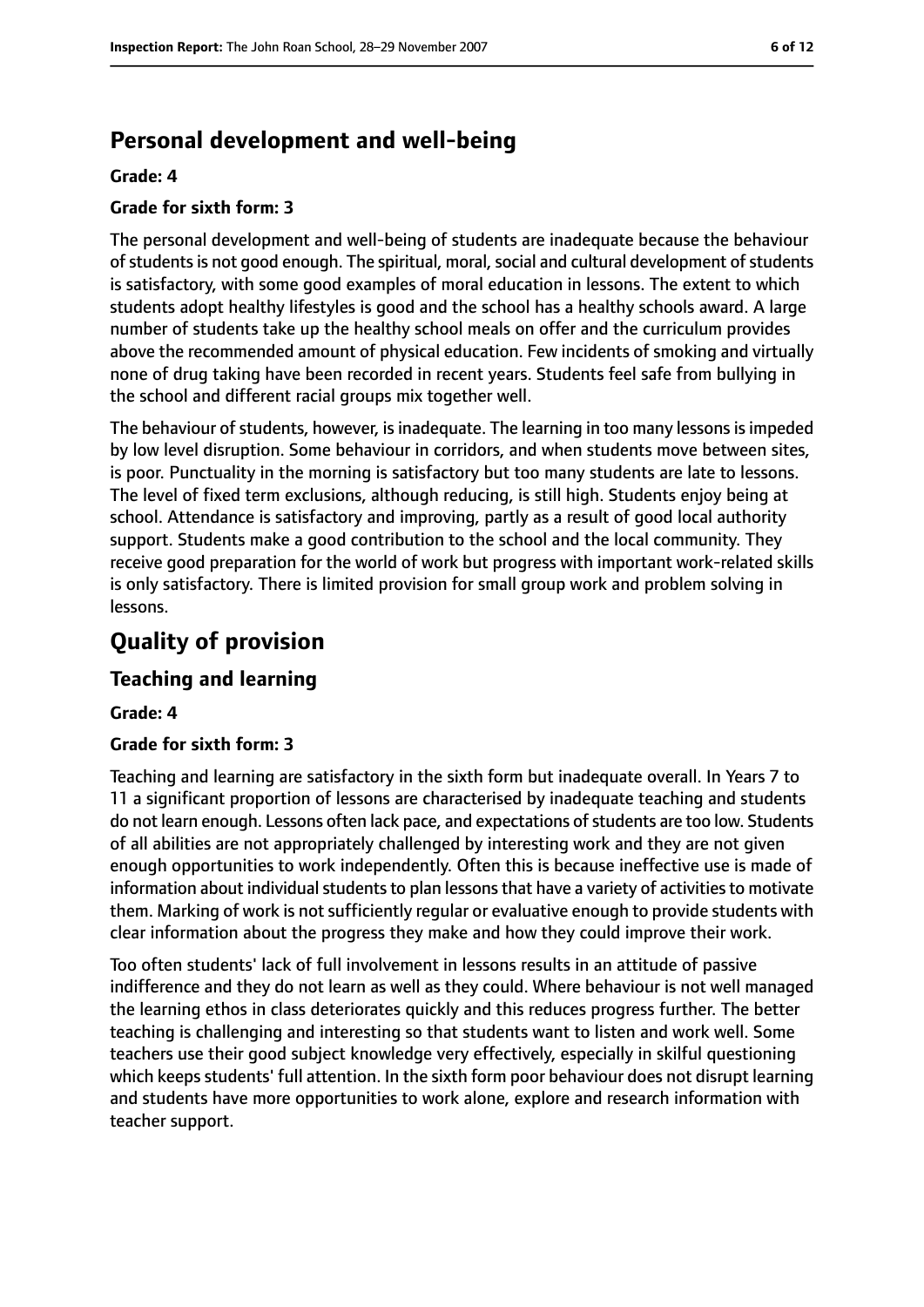## **Curriculum and other activities**

#### **Grade: 3**

#### **Grade for sixth form: 3**

The curriculum is satisfactory with some good features. The school responds appropriately to the broad ability range by adapting its courses to individual needs. Those students who work quickly in English, mathematics, and science complete Key Stage 3 work by the end of Year 8. This provides them with more time in Key Stage 4 to study additional related GCSE subjects. Students with learning difficulties do not study a modern foreign language; the time is used for extra numeracy and literacy. A number of activities develop students' economic awareness and work-related learning: in Year 10 two weeks are spent in a work-place, and several vocational courses may be chosen in Key Stage 4. An external assessment recognised the strength of this area. Students appreciate the range of after-school clubs in many subjects that support their studies, the creative and sports activities, and the range of organised trips available.

#### **Care, guidance and support**

#### **Grade: 2**

#### **Grade for sixth form: 3**

The quality of care, guidance and support is good. Vulnerable students are known and looked after well. New arrivals to the school, including those from other countries, are very well supported. Looked after children are monitored closely and well supported; consequently they achieve well. At key points of change, such as from primary to secondary school, and from Year 9 to Year 10, considerable support is provided for students. Guidance on careers is good in the main school and in the sixth form. The procedures for promoting good attendance are rigorous and have improved considerably in the past year. Strategies and systems for improving behaviour, such as the new behaviour policy, are good but their impact is affected by inconsistencies in the way teachers apply them. The tracking of students' progress and the follow up of underachievement are good, although teachers are not using tracking data sufficiently well when planning lessons.

## **Leadership and management**

#### **Grade: 3**

#### **Grade for sixth form: 3**

Senior leaders have taken carefully considered action to improve standards in examinations over the past year. They have accurately identified the academic underperformance of some students and taken appropriate steps to improve it. The senior leadership team have worked well with the local authority to improve attendance. In addition, they have taken robust action to address some weaknesses in middle management. The senior leadership team, under the guidance of the current headteacher, have therefore clearly demonstrated the capacity to improve. However, they have not tackled some inadequacies in teaching. Although behaviour has begun to improve, it is still not good enough as it continues to impact on the quality of learning in a number of classrooms. Senior leaders have accurately identified weaker teaching but have not taken steps to improve it sufficiently. The quality of middle leadership is too variable as it does not have consistent impact on outcomes for students.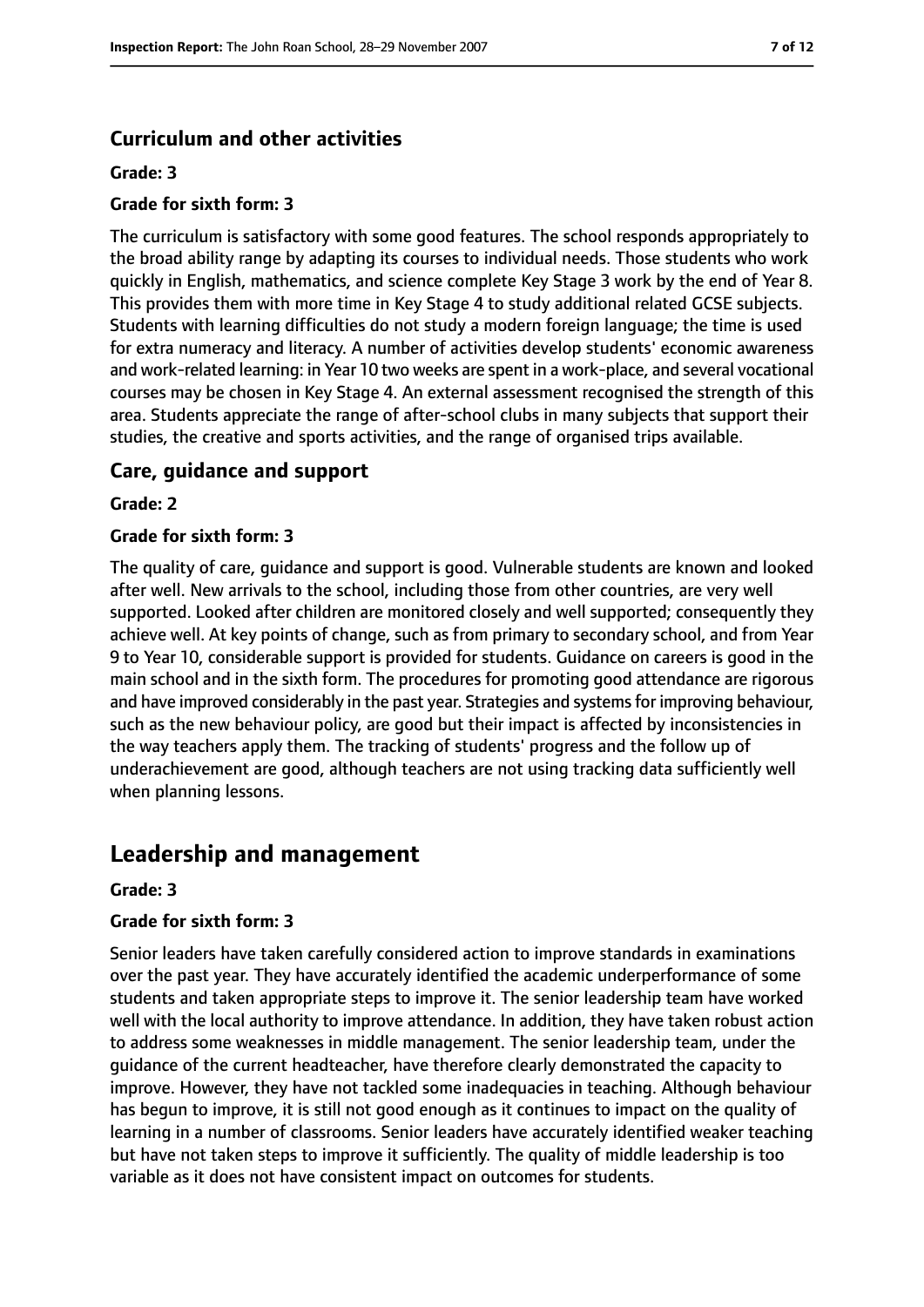The recently reconfigured governing body has a realistic view of the strengths and weaknesses of the school and is increasingly holding the school to account for the performance of students. However, it has not yet demonstrated its ability to work strategically with senior leaders to address the areas for improvement identified in this report. The local authority has provided good support over the past year in order to improve standards, and its continued support will be essential.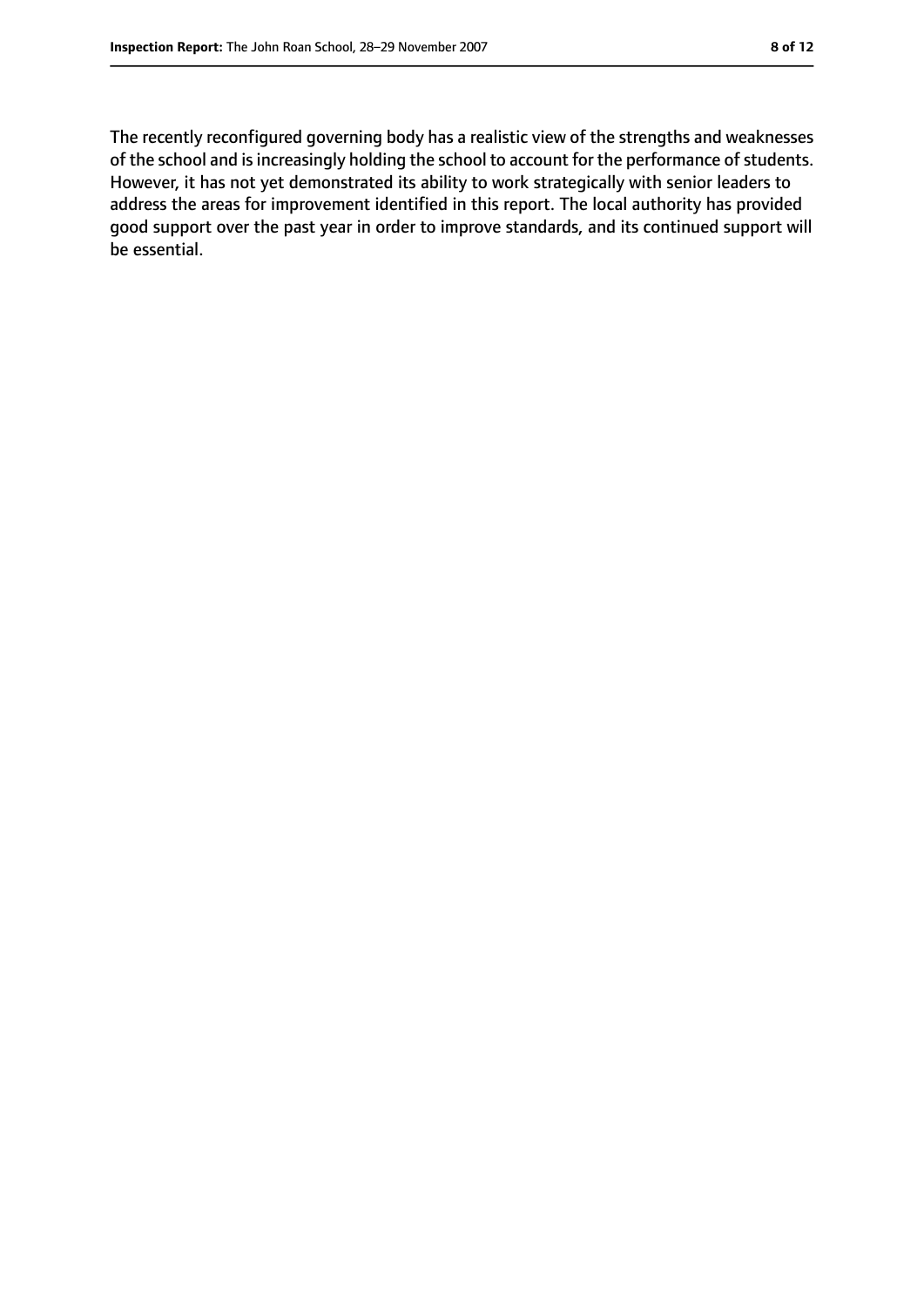**Any complaints about the inspection or the report should be made following the procedures set out in the guidance 'Complaints about school inspection', which is available from Ofsted's website: www.ofsted.gov.uk.**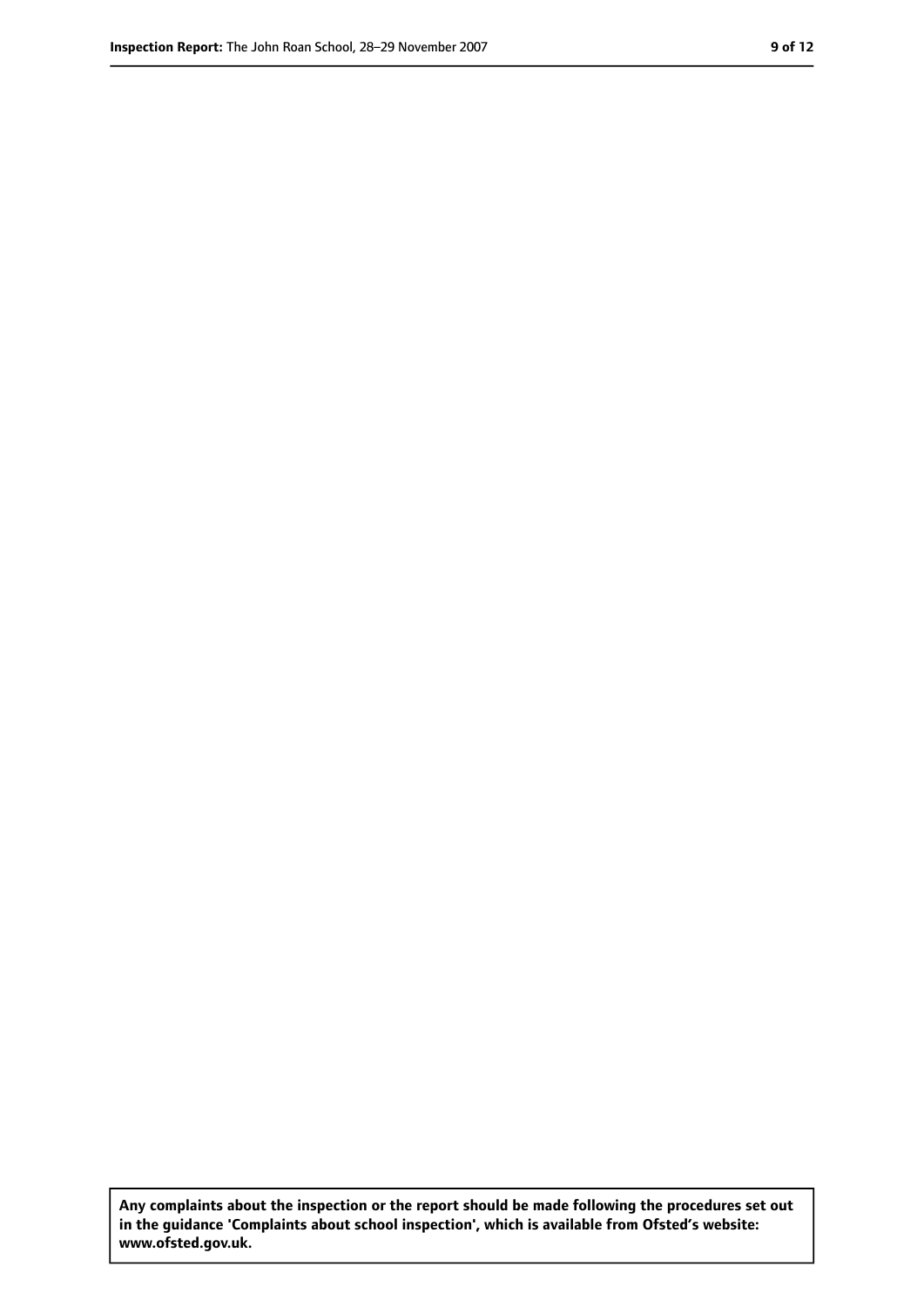#### **Annex A**

# **Inspection judgements**

| Key to judgements: grade 1 is outstanding, grade 2 good, grade 3 | <b>School</b>  | $16-19$ |
|------------------------------------------------------------------|----------------|---------|
| satisfactory, and grade 4 inadequate                             | <b>Overall</b> |         |

## **Overall effectiveness**

| How effective, efficient and inclusive is the provision of<br>education, integrated care and any extended services in meeting<br>the needs of learners? |     |     |
|---------------------------------------------------------------------------------------------------------------------------------------------------------|-----|-----|
| Effective steps have been taken to promote improvement since<br>the last inspection                                                                     | Yes | Yes |
| How well does the school work in partnership with others to<br>promote learners' well-being?                                                            |     |     |
| The capacity to make any necessary improvements                                                                                                         |     |     |

## **Achievement and standards**

| How well do learners achieve?                                                                               |  |
|-------------------------------------------------------------------------------------------------------------|--|
| The standards <sup>1</sup> reached by learners                                                              |  |
| How well learners make progress, taking account of any significant<br>variations between groups of learners |  |
| How well learners with learning difficulties and disabilities make<br>progress                              |  |

## **Personal development and well-being**

| How good is the overall personal development and<br>well-being of the learners?                                  |   |  |
|------------------------------------------------------------------------------------------------------------------|---|--|
| The extent of learners' spiritual, moral, social and cultural                                                    | 3 |  |
| development                                                                                                      |   |  |
| The extent to which learners adopt healthy lifestyles                                                            |   |  |
| The extent to which learners adopt safe practices                                                                |   |  |
| How well learners enjoy their education                                                                          |   |  |
| The attendance of learners                                                                                       |   |  |
| The behaviour of learners                                                                                        |   |  |
| The extent to which learners make a positive contribution to<br>the community                                    |   |  |
| How well learners develop workplace and other skills that will<br>contribute to their future economic well-being |   |  |

## **The quality of provision**

| How effective are teaching and learning in meeting the<br>full range of the learners' needs?          |  |
|-------------------------------------------------------------------------------------------------------|--|
| How well do the curriculum and other activities meet the<br>range of needs and interests of learners? |  |
| How well are learners cared for, guided and supported?                                                |  |

 $^1$  Grade 1 - Exceptionally and consistently high; Grade 2 - Generally above average with none significantly below average; Grade 3 - Broadly average to below average; Grade 4 - Exceptionally low.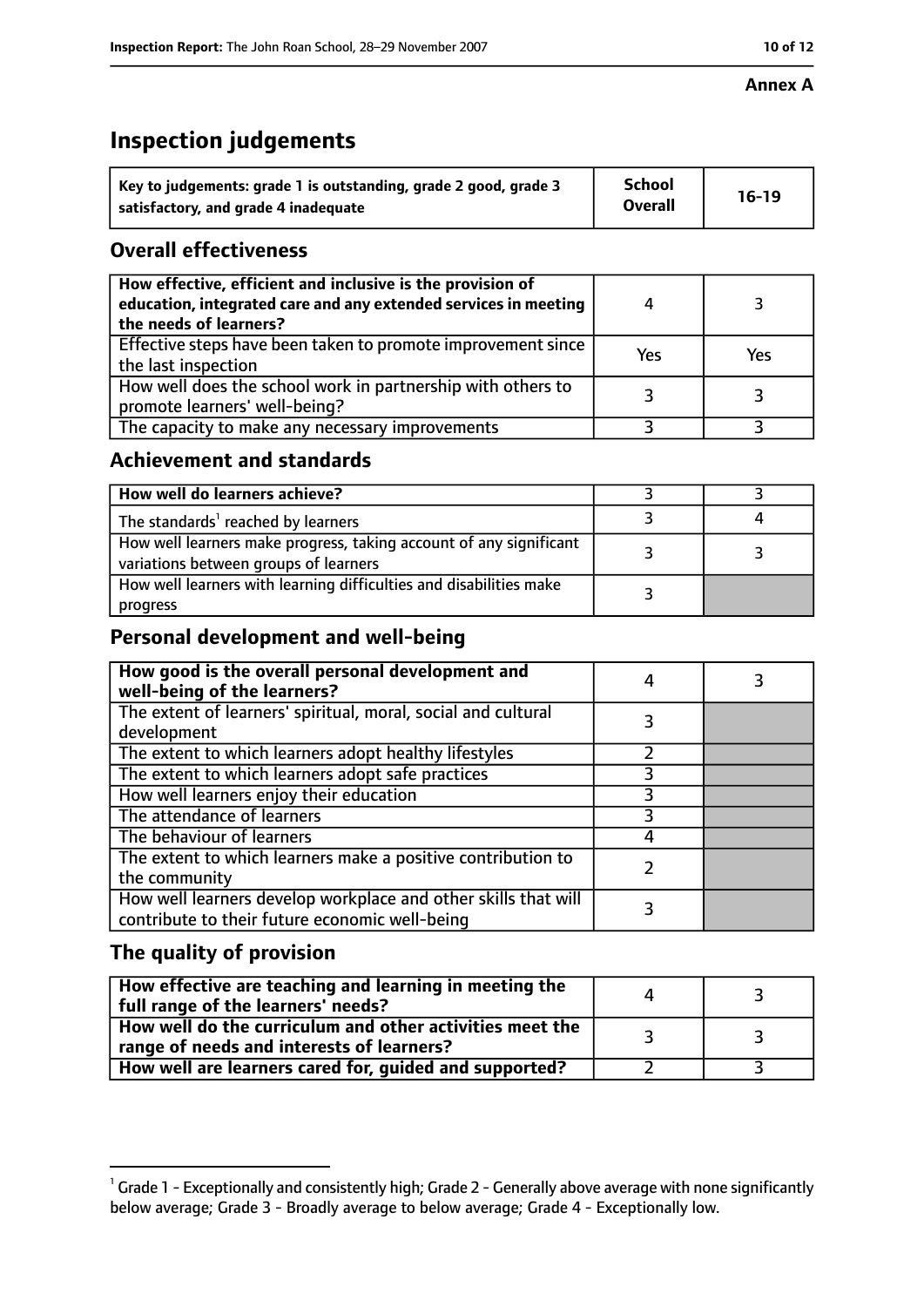#### **Annex A**

# **Leadership and management**

| How effective are leadership and management in raising<br>achievement and supporting all learners?                                                 | 3   | 3          |
|----------------------------------------------------------------------------------------------------------------------------------------------------|-----|------------|
| How effectively leaders and managers at all levels set clear<br>direction leading to improvement and promote high quality of<br>care and education | 3   |            |
| How effectively leaders and managers use challenging targets<br>to raise standards                                                                 | 3   |            |
| The effectiveness of the school's self-evaluation                                                                                                  | 3   | 3          |
| How well equality of opportunity is promoted and discrimination<br>tackled so that all learners achieve as well as they can                        | 3   |            |
| How effectively and efficiently resources, including staff, are<br>deployed to achieve value for money                                             | 3   |            |
| The extent to which governors and other supervisory boards<br>discharge their responsibilities                                                     | 3   |            |
| Do procedures for safeguarding learners meet current<br>qovernment requirements?                                                                   | Yes | <b>Yes</b> |
| Does this school require special measures?                                                                                                         | No  |            |
| Does this school require a notice to improve?                                                                                                      | Yes |            |